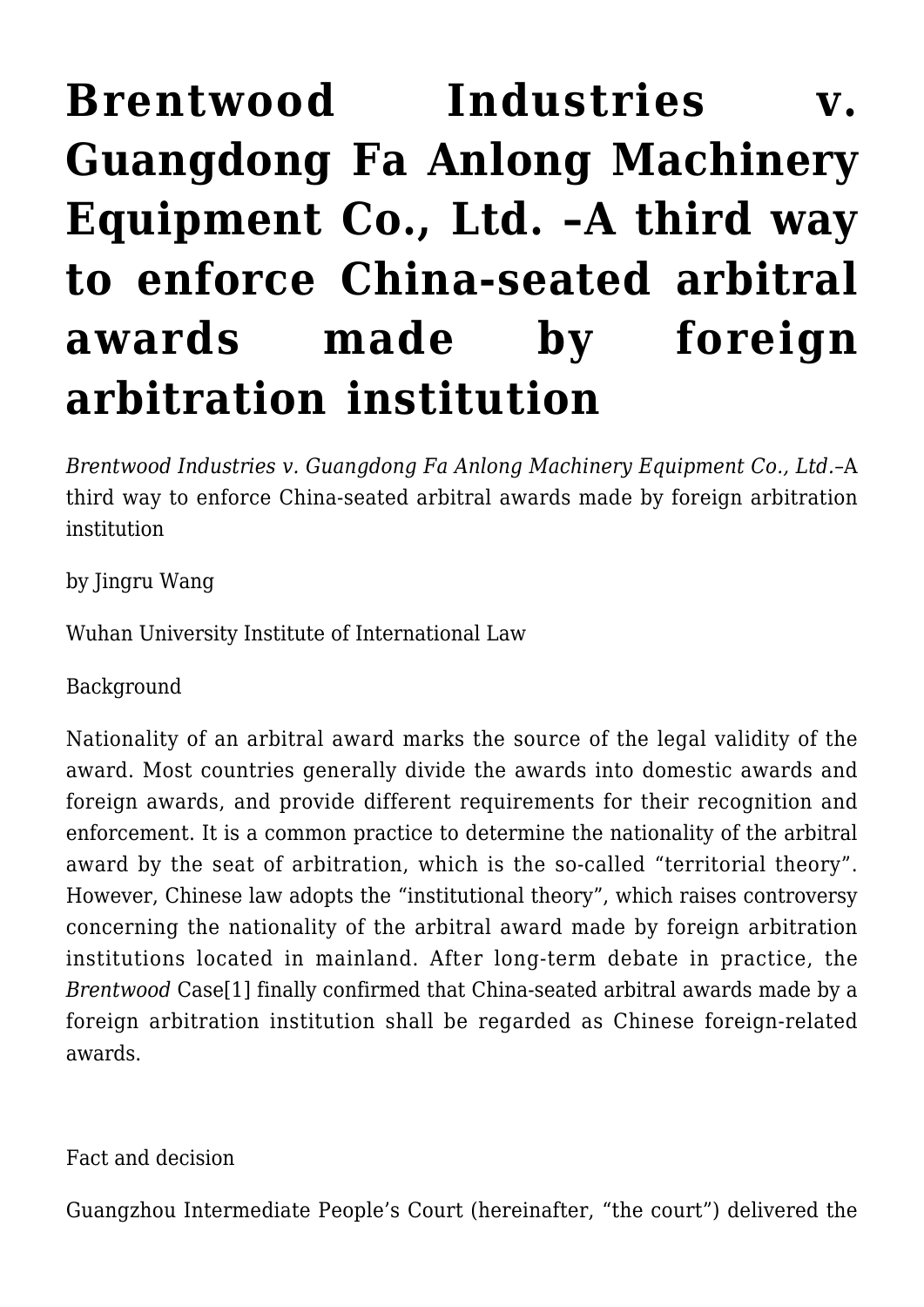<span id="page-1-0"></span>judgment on *Brentwood Industries v. Guangdong Fa Anlong Machinery Equipment Co., Ltd.* on 6 Aug 2020[\[2\].](#page-4-1) After *DUFERCOS* Case[\[3\]](#page-5-0), it is another landmark case that granted the enforcement of arbitral award made by a foreign arbitration institution in mainland China.

Brentwood Industries (hereinafter, "plaintiff") concluded a sales contract with three Chinese companies (hereinafter, "defendants") and agreed that "any dispute arising out of or in relation to the agreement shall be settled by amiable negotiation. If no agreement can be reached, each party shall refer their dispute to the International Commercial Chamber (hereinafter, "ICC") for arbitration at the site of the project in accordance with international practice." Due to the defendants' delay in payment, theplaintiff submitted their disputes to the ICC for arbitration. Since the "project" mentioned in the arbitration clause was the "Guangzhou Liede Sewage Treatment Plant Phase IV Project" listed in Article 3 of the "Supplementary Agreement", located in Guangzhou, China, the seat of arbitration shall be Guangzhou, China. After defendants refused to perform the award, which was in favor of plaintiff, plaintiff resorted to the court for recognition and enforcement.

Under current Chinese law, there are two possible ways to enforce the arbitral award made by a foreign arbitration institution in mainland China: (1) Classify such an award as a foreign award by the location of the arbitration institution under Art. 283 Civil Procedure Law of the People's Republic of China (hereinafter, "Civil Procedure Law"), which provides that an award made by a foreign arbitration institution must be recognised and enforced by a people's court pursuant to international treaties or the principle of reciprocity. (2) Classify such award as non-domestic award provided by the last sentence of Art. 1(1) of the Convention on the Recognition and Enforcement of Foreign Arbitral Awards (hereinafter, "New York Convention"), which provides that the convention shall also apply to arbitral awards not considered as domestic awards in the State where their recognition and enforcement are sought.

Besides the aforementioned choices, the court provided a third way. It ruled that the arbitral award made by a foreign arbitration institution in mainland China shall be regarded as Chinese foreign-related arbitral award. If a party fails to perform the arbitral award, the other party may refer to Art. 273 of the Civil Procedure Law for recognition and enforcement. Under Art. 273 of the Civil Procedure Law, after an award has been made by an arbitration institution of the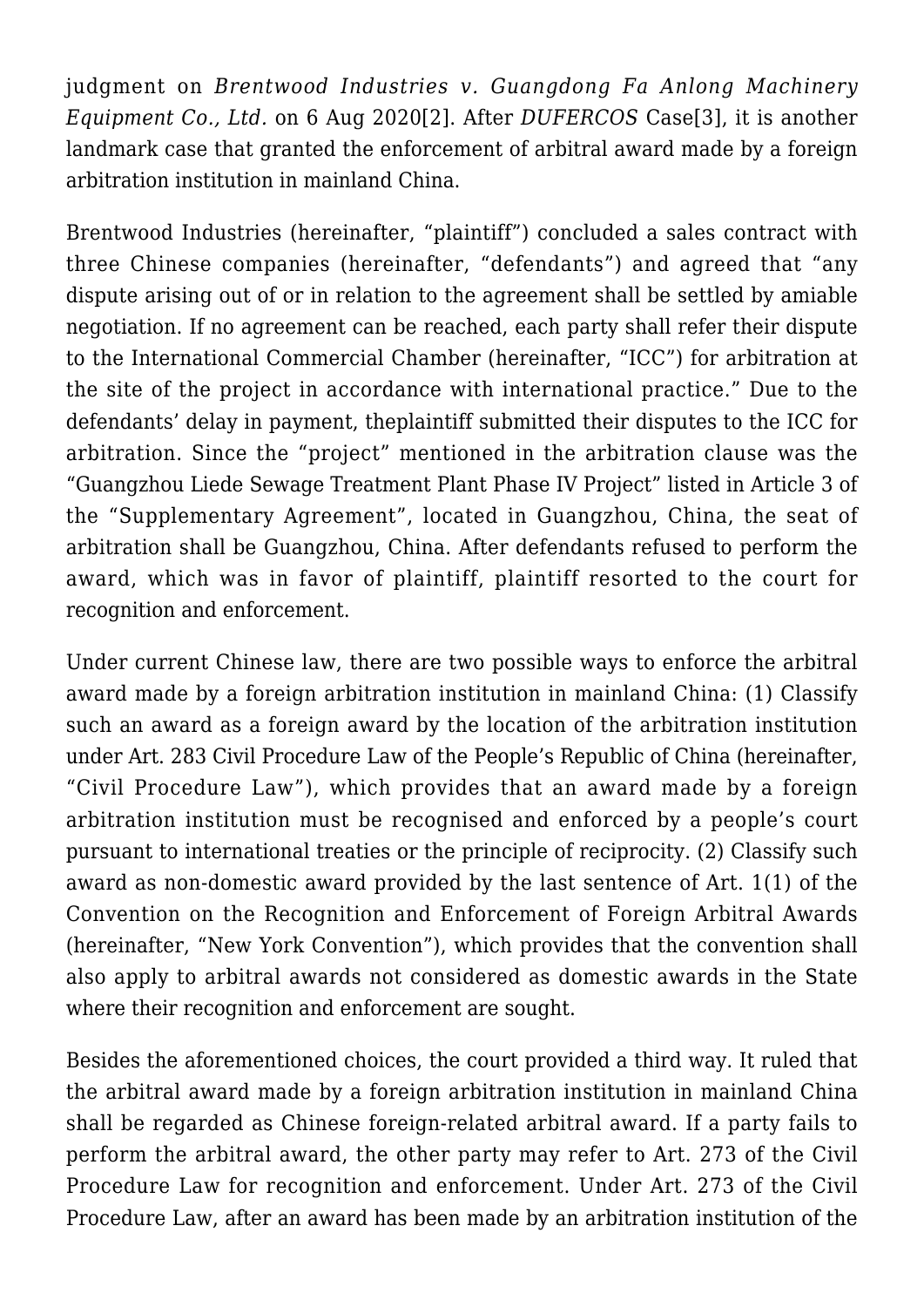People's Republic of China for foreign-related disputes, no party may file a lawsuit in a people's court. If a party fails to perform the arbitral award, the other party may apply for enforcement to the intermediate people's court of the place where the domicile of the person against whom an application is made is located or where the property is located.

## Comment

<span id="page-2-0"></span>Since *Long Lide* Cas[e\[4\]](#page-5-1), Chinese court had affirmed the validity of arbitration agreements providing arbitration proceedings conducted by a foreign arbitration institution in mainland China. But in practice, arbitral awards based on these agreements still face the dilemma in recognition and enforcement. Because in China, different from international practice, the nationality of an arbitral award is determined by the location of the arbitration institution instead of the seat of arbitration, which is referred to as the "institutional theory". Under Art. 283 Civil Procedure Law, to recognise and enforce an award made by a foreign arbitration institution by a people's court, the people's court shall handle the matter pursuant to international treaties concluded or acceded to by the People's Republic of China or in accordance with the principle of reciprocity. It impliedly refers to the New York Convention. However, concerning the determination of the nationality of the arbitral award, the New York Convention adopts the "territorial theory", which provides: "this Convention shall apply to the recognition and enforcement of arbitral awards made in the territory of a State other than the State where the recognition and enforcement of such awards are sought". The "territorial theory" adopted by the New York Convention collides with the provision of the Civil Procedure Law. The confusion on application of law has not yet been dispelled.

<span id="page-2-1"></span>In response to the conflict between domestic legislation and international convention, judicial practice has shown inclination to convert towards the "territorial theory". For example, in *DMT* case[\[5\],](#page-5-2) the nationality of an arbitral award made by ICC in Singapore was deemed Singapore rather than France. But in line with the "territorial theory", arbitral awards made in mainland China shall therefore be deemed as Chinese awards. Under the "reciprocity reservation" filed by China, the New York convention shall only be applied to the recognition and enforcement of awards made in the territory of another contracting state. Hence,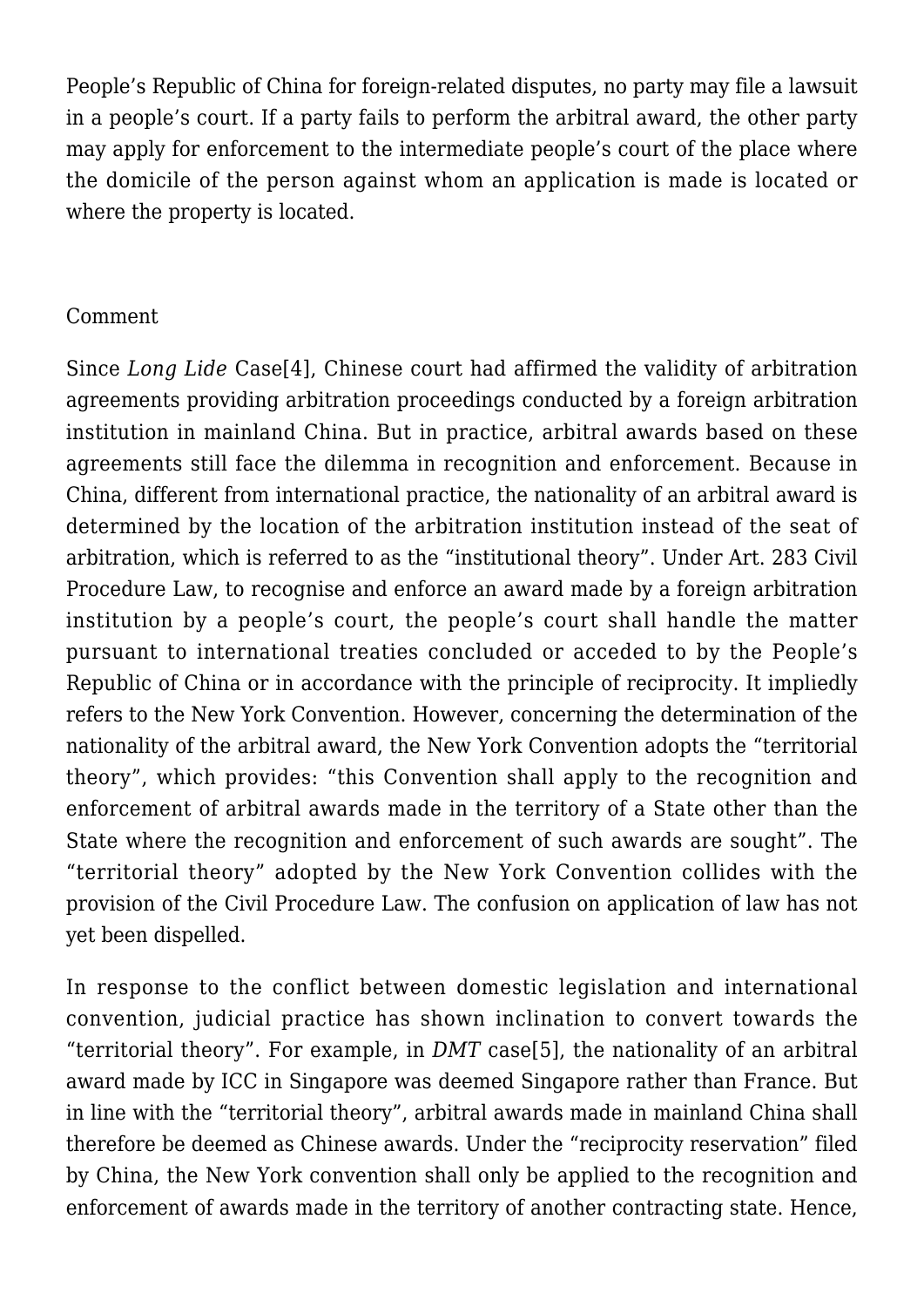the New York Convention shall not be applied to China-seated arbitral awards.

As early as *DUFERCOS* Case, the court defined the arbitral award made by the ICC in Beijing as non-domestic and therefore enforced it under the New York Convention. However, it failed to clarify what exactly constitutes a non-domestic award and how to interpret the reciprocity reservation. Originally, both nondomestic awards and reciprocity reservation were methods to encourage the acceptance and enlarge the application of the New York Convention. Conversely, their coexistence has impaired the effect of the New York Convention.

<span id="page-3-0"></span>From this perspective, the Guangzhou Intermediate Court did find another way out by completely avoiding such conflict. The current Chinese law divides arbitral awards into: (1)domestic awards; (2)Chinese foreign-related awards; (3)foreign awards. Compared with domestic awards, Chinese foreign-related awards take into account the particularity of foreign-related factors, and the review standards for recognition and enforcement are less strict, subject to procedural review only. Compared with foreign awards, Chinese foreign-related awards can be set aside by Chinese court, which makes them under more restrictive supervision. That is reason why some argued that China-seated arbitral awards will be subject to stricter supervision by Chinese court because there are more diversified judicial review channels.[\[6\]](#page-5-3) Indeed, arbitral awards made by Chinese foreign-related arbitration institution are under triple supervision carried out by the seat of arbitration, the place of recognition and enforcement, and China. But it should be noted that when it comes to China-seated arbitral awards made by foreign arbitration institution, China, as the seat of arbitration, has the inherent power to review the arbitral award and set it aside. Moreover, according to Art. 70 and Art. 71 of the Chinese Arbitration Law, reasons for setting Chinese foreign-related arbitral awards aside do not exceed the scope of reasons for refusing recognition and enforcement of these awards. Therefore, they are not imposed with any additional burden by being regarded as Chinese foreign-related arbitral awards. Concerning the recognition and enforcement of Chinese foreign-related award, Art. 274 of the Civil Procedure Law provided a more tolerant standard than the New York Convention. Compared with Art. 5 of the New York Convention, the legal capacity of the parties to the agreement and the final effect of the award are no longer obstacles to recognition and enforcement. Since arbitral awards made by foreign arbitration institutions are regarded as Chinese foreign-related award, they are treated more favorably than foreign awards concerning recognition and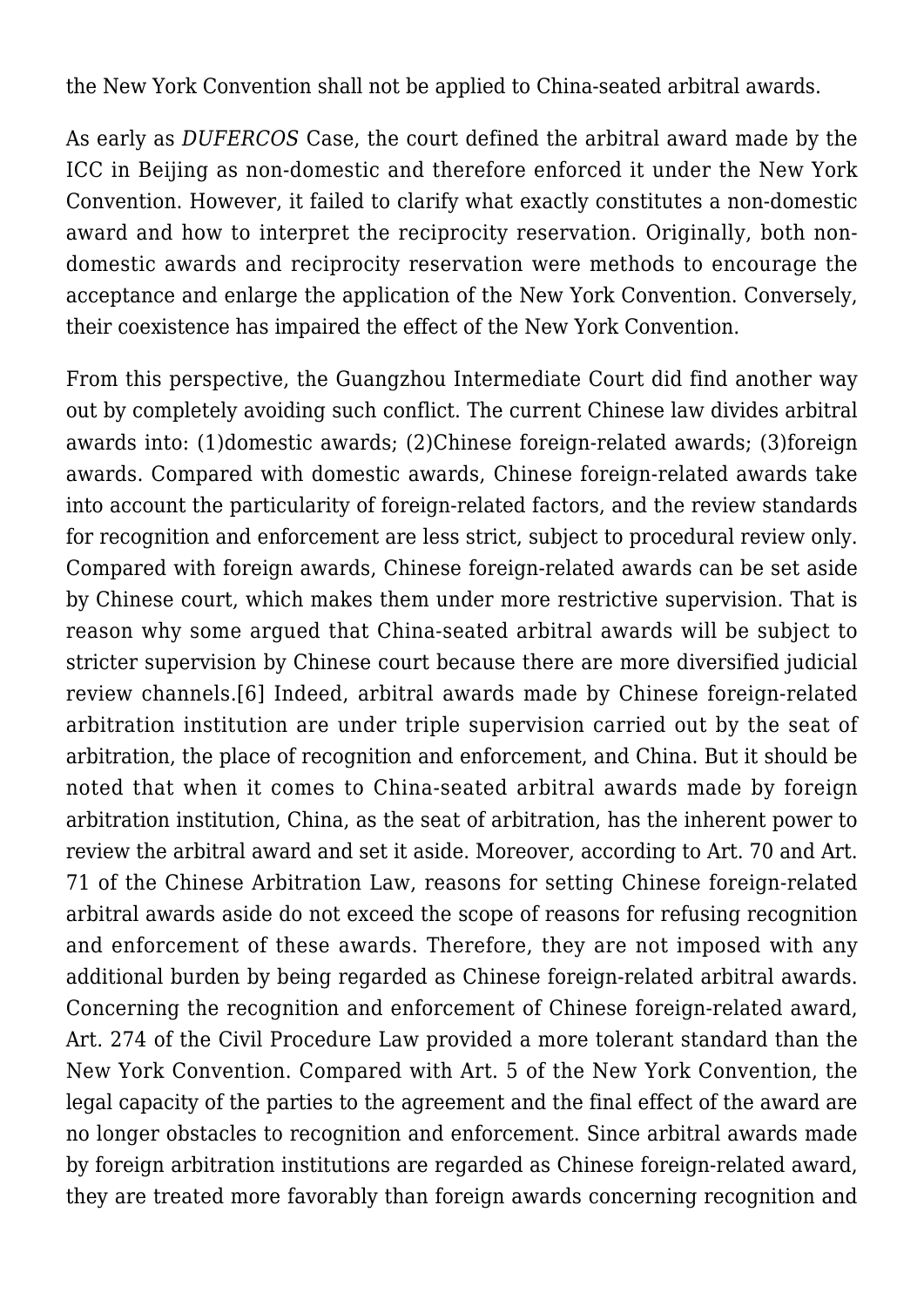enforcement. Left the legal problems behind, it showed China's effort to support the arbitration within the current legislative framework.

<span id="page-4-2"></span>However, Chinese foreign-related arbitral award itself is a distorting product of the conflicts between "institutional theory" and "territorial theory". Application of Art. 273 of the Civil Procedure Law can only temporarily ease the tension. "Institutional theory" stipulated by Chinese law is an issue left over from history. "Foreign-related arbitration institutions" historically referred to the China International Economic and Trade Arbitration Commission (hereinafter referred to as CIETAC) and China Maritime Arbitration Commission (hereinafter referred to as CMAC). They were established respectively in 195[4\[7\]](#page-5-4) and 1958[\[8\]](#page-5-5). At that time, only CIETAC and CMAC can accept foreign-related arbitration cases, while domestic arbitration institutions can only accept domestic arbitration cases. Accordingly, arbitral awards made by different arbitration institutions were divided into Chinese foreign-related arbitral awards and domestic arbitral awards. However, nowadays, such restrictions are extinct in practice. In 1996, the State Council of People's Republic of China issued a document stating that: "The main responsibility of the newly established arbitration institution is to accept domestic arbitration cases; if the parties to a foreign-related arbitration case voluntarily choose the newly established arbitration institution for arbitration, the newly established arbitration commission can accept the case."[\[9\]](#page-5-6) In fact, there is no longer division of foreign-related arbitration institution and domestic arbitration institution. Hence, the "institutional theory" can no longer meet the needs of practice. Under the "territorial theory", the arbitral awards are divided into domestic awards, non-domestic awards and foreign awards. We may wonder whether China would revoke the reciprocity reservation, the obstacle in recognition and enforcement of non-domestic arbitral awards, in the future. Would China-seated arbitral awards made by foreign arbitration institution be defined as non-domestic awards by then? To get out of the dilemma once for all, the responsibility remains on the shoulder of legislative body.

<span id="page-4-3"></span><span id="page-4-0"></span>[\[1\]](#page-0-0)

<span id="page-4-1"></span>https://wenshu.court.gov.cn/website/wenshu/181107ANFZ0BXSK4/index.html?doc Id=bded4e3c31b94ae8b42fac2500a68cc4